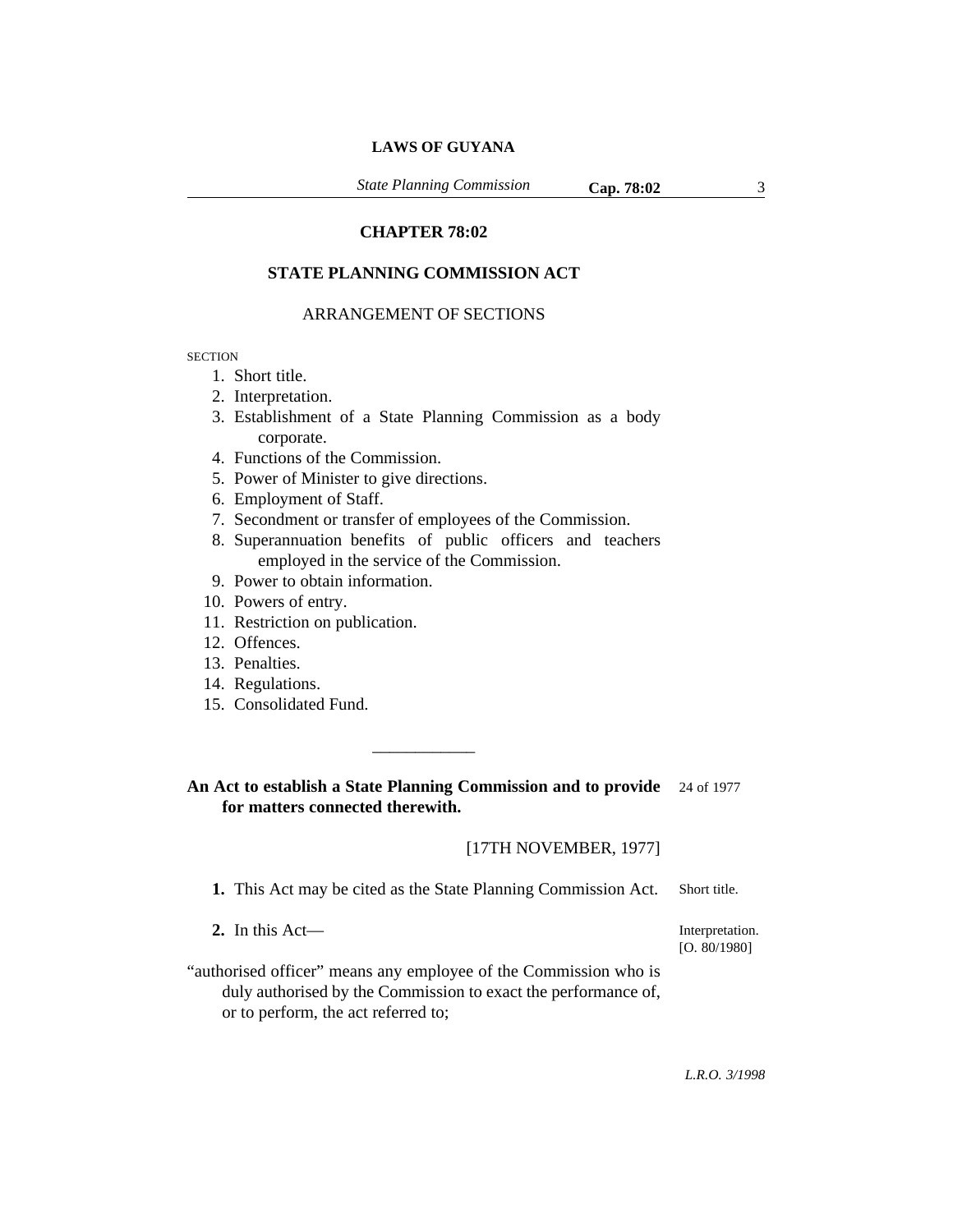4 **Cap. 78:02** *State Planning Commission*

"the Commission" means the State Planning Commission established pursuant to section 3.

Establishment of a State Planning Commission as a body corporate. [3 of 1978]

**3.** (1) The Minister may by order establish a State Planning Commission, which shall be a body corporate, constituted in such manner as may be specified in the order, and which order may contain such provisions as the Minister deems requisite for the purpose of enabling the Commission to carry out its functions under this Act.

(2) The Minister may, by notice published in the *Gazette*, designate any authority, institution or organisation of a national or public character to be an associate organ of the Commission to assist the Commission in the performance of such of its functions as the Minister may direct in writing.

(3) In performing functions on behalf of the Commission, an associate organ shall have and may exercise the privileges and powers conferred upon the Commission by this Act.

Functions of the Commission. [3 of 1978]

**4.** (1) The Commission shall be responsible for the central planning of the economy within the framework of the socialist philosophy and objectives of the Government.

(2) Without prejudice to the generality of subsection (1), the functions of the Commission shall be—

(a) to advise the Government on the planning of—

(i) the orderly, balanced economic and social development of Guyana;

(ii) the most effective, efficient and rational utilisation of the human, material and financial resources of Guyana in order to achieve the most rapid economic growth consistent with the continuous improvement in the standard of living, the quality of life and the general material and cultural well-being of the nation;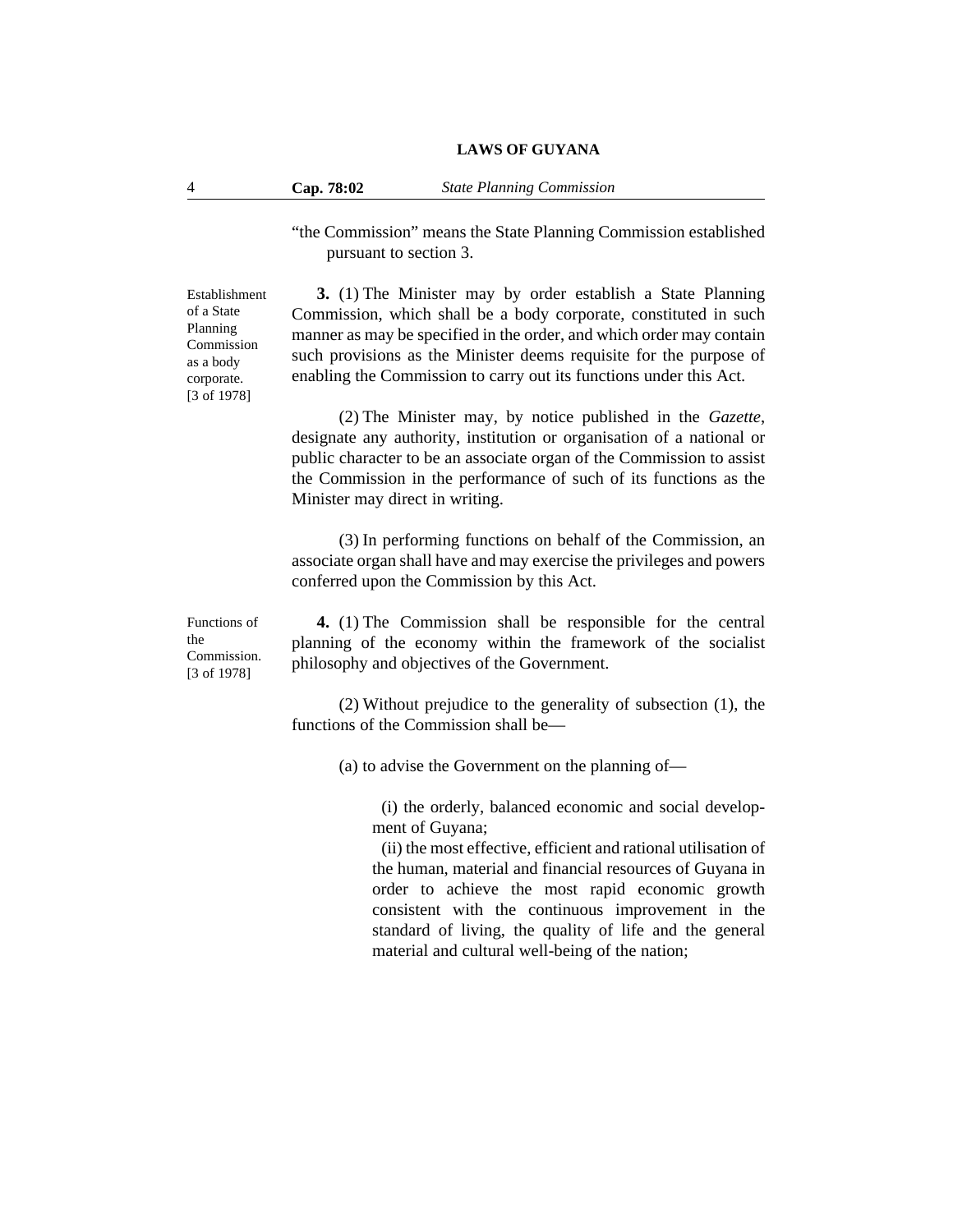(b) to prepare, pursuant to the directions of the Minister, such development plans for Guyana in conformity with the general policies and objectives of the Government;

(c) to monitor, review and evaluate the performance of the national development plans, of the planning mechanisms, procedures methodology and strategies and the performance of the national economy;

(d) to pursue such research as may be necessary to enable it to perform its functions effectively;

(e) to give advice, guidance and directions to all agencies, enterprises and institutions in the public, co-operative and private sectors so as to ensure their efficient operation within the framework of the national development plans;

(f)to perform such other functions relating to the planning of the development of the resources of Guyana as may be referred to it by the Minister;

(g) generally to do all things necessary to ensure the effective discharge of its functions and responsibilities.

**5.** (1) The Minister may give to the Commission directions of a general or special character as to the policy to be followed by the Commission in the exercise and performance of its functions and the Commission shall give effect to those directions.

(2) The Commission shall afford to the Minister facilities for obtaining information with respect to the functioning of the Commission and shall submit to the Minister not later than the 15th June in each year, or such other date as the Minister may in writing direct, for his approval estimates of expenditure in relation to its operations for the ensuing financial year.

(3) The Commission shall submit to the Minister such reports, in such manner and form, as he may from time to time request.

**6.** (1) There shall be employed by the Commission such number of persons as the Minister considers necessary to enable the Commission to carry out the functions imposed upon it by this Act. Employment

Power of Minister to give directions.

of Staff.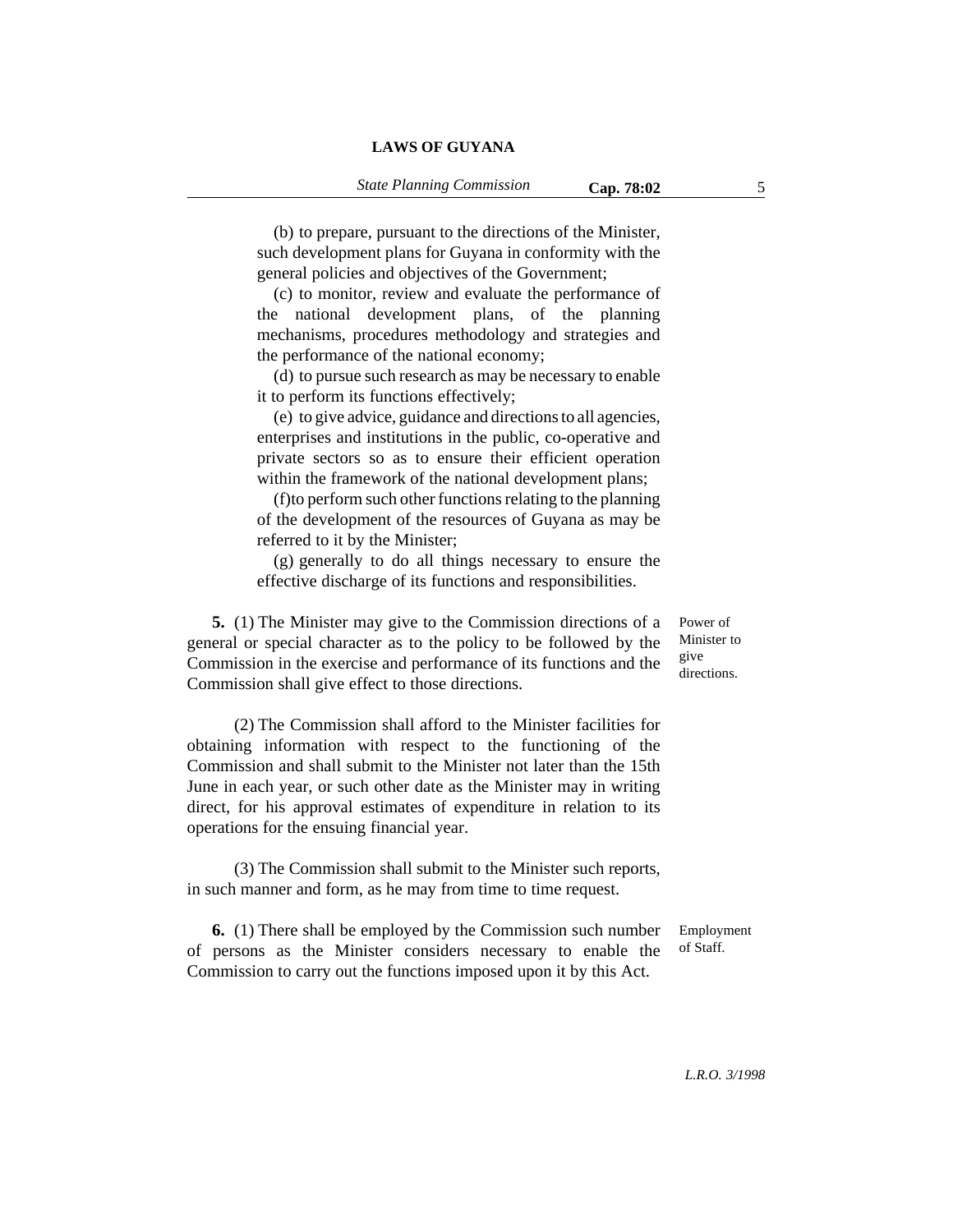(2) The order establishing the Commission may make provision for the Commission or any of its organs or institutions to give effect to subsection (1).

Secondment or transfer of employees of the Commission.

**7.** (1) It shall be deemed a term of every contract of service of an employee of the Commission that such employee may be assigned duties in any area of Guyana or in any department of the Commission or that such person is liable to be seconded or transferred by the Commission with the consent of the appropriate authority to service in such capacity, as may be agreed upon between the Commission and such authority, in any department, agency or institution of the State or with any body corporate in which the controlling interest is vested in the State:

Provided that nothing in the foregoing provisions of the subsection shall render any person liable to suffer by reason of any assignment, secondment or transfer any loss in leave, or superannuation benefits enjoyed by him immediately prior to such assignment, secondment or transfer.

(2) In this section—

"appropriate authority" means the respective authority duly vested with power to employ a person in the service of the respective department, agency or institution of the State or body corporate in which the controlling interest is vested in the State, as the case may be.

**8.** (1) Sections 54 and 54A of the Public Corporations Act shall apply *mutatis mutandis* to the Commission as if the references in those sections to a public corporation were references to the Commission.

(2) Where are employee of the Commission, other than a person to whom subsection (1) applies, is seconded or transferred from service with the Commission in respect of which a pension is payable to service as mentioned in section 7 (1), in computing the period of his last mentioned service for the purpose of pension notwithstanding anything to the contrary in any other law there shall be reckoned his service with the Commission.

Superannuation benefits of public officers and teachers employed in the service of the Commission. c. 19:05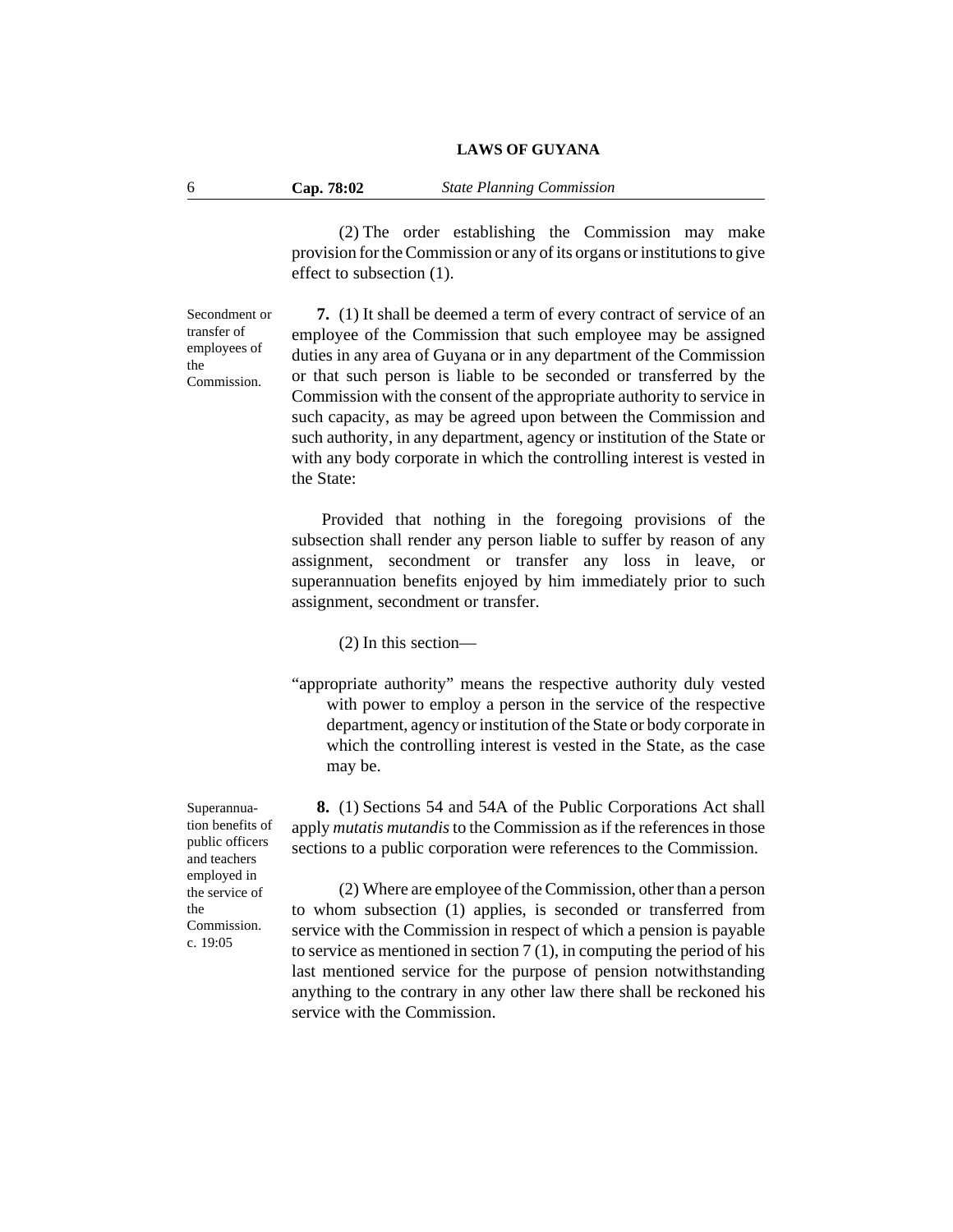### *State Planning Commission* **Cap. 78:02** 7

Power to obtain information.

**9.** (1) Subject to subsection (4) and notwithstanding anything to the contrary in any other law it shall be lawful for the Commission to request any person to supply to the Commission such information as the Commission deems necessary to carry out the functions imposed upon it by this Act either by such person being interviewed personally by an authorised officer or by way of the completion by that person of a form sent to his last known address by the Commission.

(2) Any person having the custody or charge of any public records or documents, or of the records or documents of any person from which in the opinion of any authorised officer of the Commission information necessary to the Commission for the carrying out of its functions can be obtained, shall grant to the authorised officer access to such records or documents for the purpose of obtaining such information therefrom.

(3) A person shall not be required to supply information under this Act which involves the disclosure of any technical process or trade secret in or relating to the undertaking of which he is the owner or in the conduct or supervision of which he is engaged.

(4) Where a person to whom a request has been made under subsection (1) satisfies the Minister by representations made to him in writing within seven days of the receipt of such request that undue hardship is imposed upon him by reason of that request, the Minister may direct that such request be waived or be modified to such extent as he deems fit.

**10.** (1) Any authorised officer of the Commission may, for any purpose connected with the carrying out of the functions of the Commission, enter at all reasonable times any dwelling house or any premises where persons are employed, or any premises where it appears to him likely that persons are employed, and may make such enquiries as may be necessary for the performance of his duties in relation to such functions.

Powers of entry.

*L.R.O. 3/1998*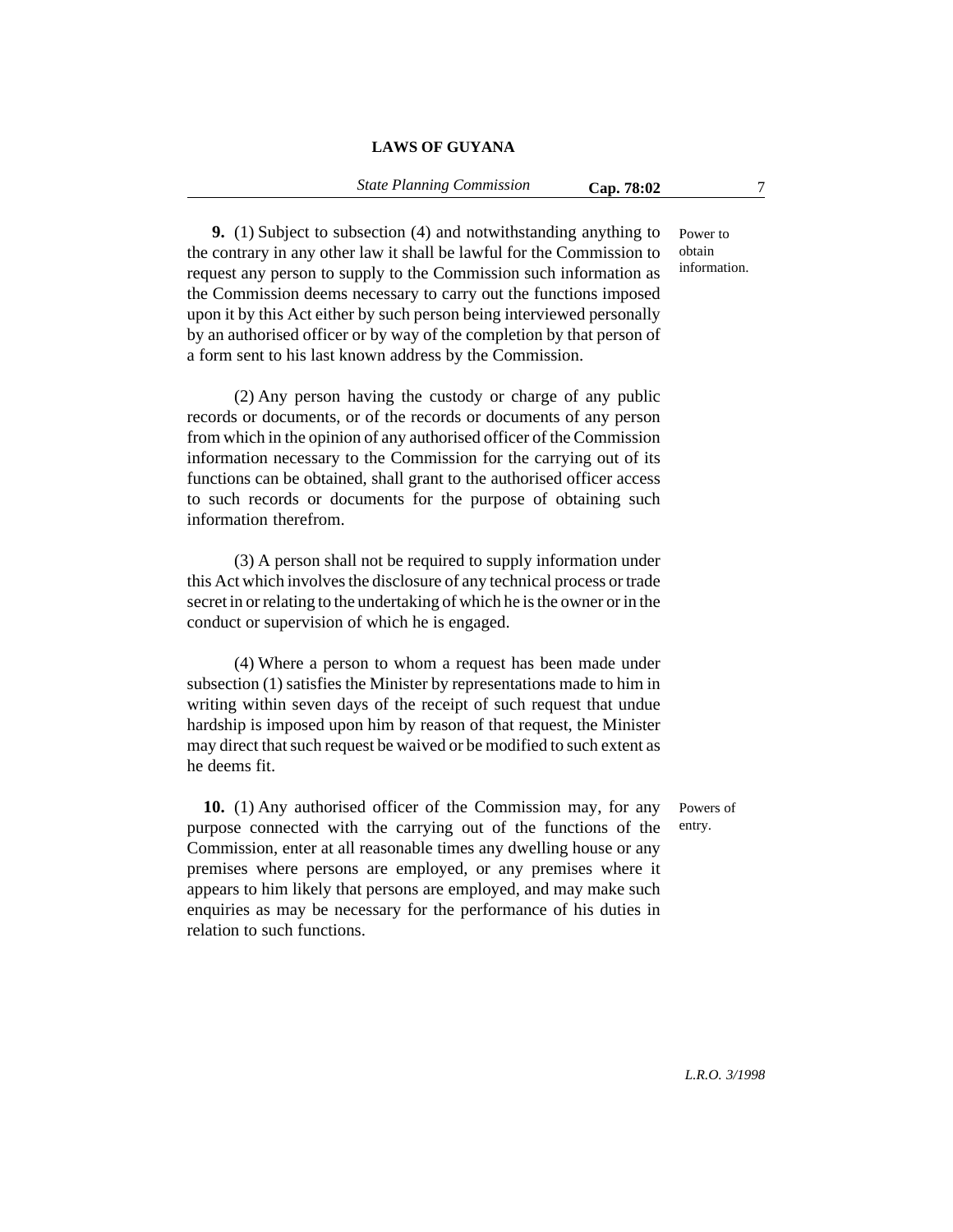| Cap. 78:02 | <b>State Planning Commission</b> |
|------------|----------------------------------|
|------------|----------------------------------|

(2) An authorised officer shall before exercising any of the powers conferred upon him by this Act produce his written authorisation to such persons as may be directly affected by the proposed exercise by him of those powers.

Restriction on Publication.

**11.** Except for the purposes of a prosecution under this Act–

(a) no individual return, or part thereof, made for the purposes of this Act;

(b) no answer given to any question put for the purposes of this Act;

(c) no report, abstract, or other document, containing particulars comprised in any such return or answer so arranged as to enable identification of such particulars with any person, undertaking or business,

shall be published or disclosed to any person not employed in the execution of a duty under this Act, unless the previous consent in writing thereto has been obtained from the person making such return or giving such answer, or, in the case of an undertaking or business, from the owner for the time being of the undertaking or business:

Provided that nothing in this section shall prevent or restrict the publication or disclosure of any such report, abstract, or other document without such consent where—

> (a) the particulars in such report, abstract or other document, enable identification merely by reason of the fact that the particulars relate to the business activities of a person who is the only individual engaged in that category of business or activity; or

> (b) such publication or disclosure is lawfully required in any court or tribunal or under the provisions of any other law.

**Offences** [3 of 1978]

**12.** (1) Any person being a person employed in the execution of any duty under this Act, who—

(a) by virtue of such employment becomes possessed of any information which might exert an influence upon or affect the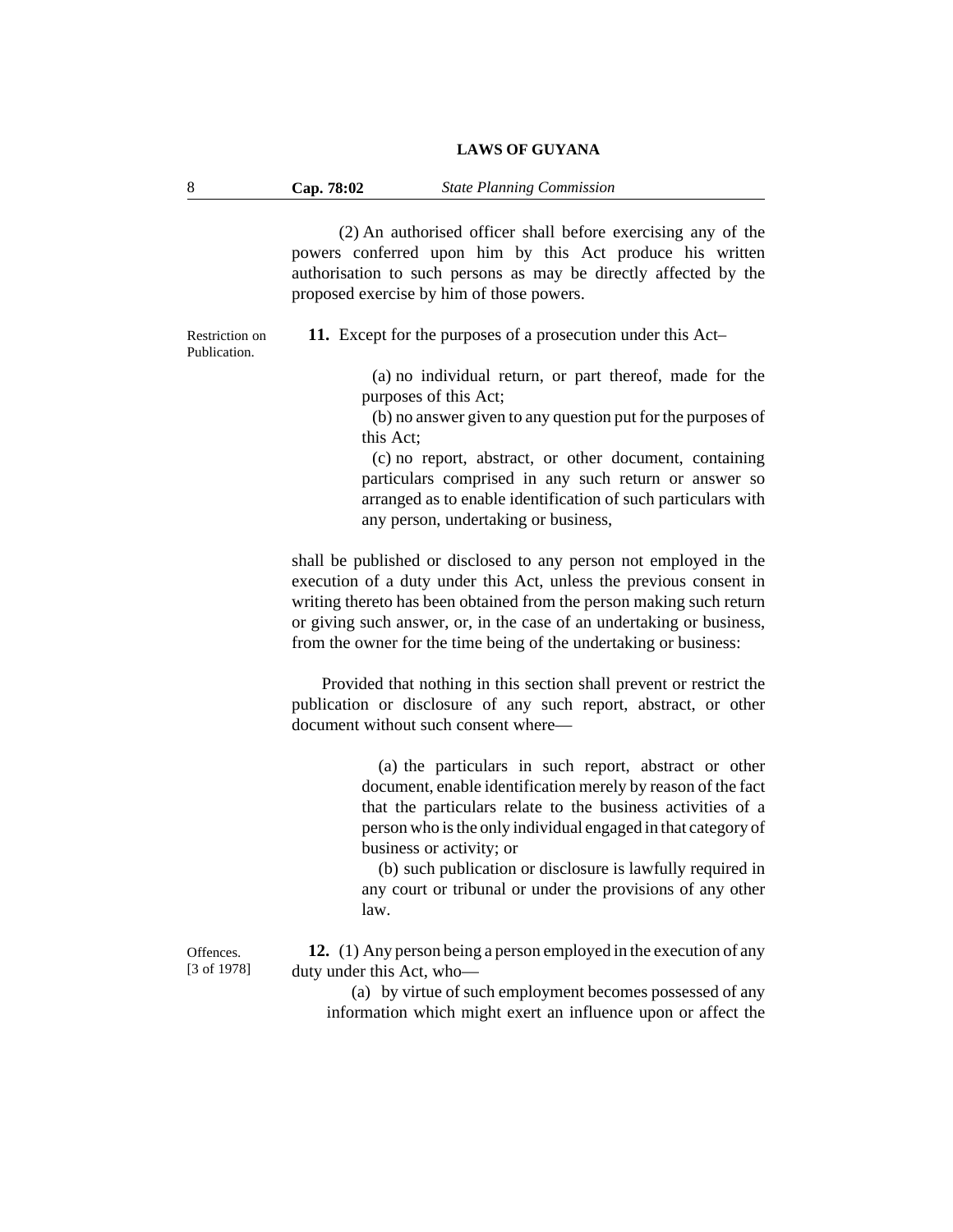market value of any movable or immovable property and before such information is made public in accordance with the provisions of this Act, directly or indirectly uses such information for personal gain; or

(b) without lawful authority publishes or communicates to any person otherwise than in the ordinary course of such employment any information acquired by him in the course of his employment, shall be guilty of an offence.

(2) Any person who without lawful authority seeks the disclosure by an employee of the Commission of information obtained pursuant to this Act in excess of the authority of that employee shall be guilty of an offence.

(3) Any person, being in possession of any information which to his knowledge has been disclosed in contravention of this Act, who publishes or communicates such information to any person shall be guilty of an offence.

(4) Any person who—

(a) hinders or obstructs any authorised officer in the exercise of any of his powers or the discharge of any of his duties under this Act; or

(b) without lawful excuse refuses or fails to supply the particulars required in any return, form or other document lawfully left with or sent to him, or who refuses or fails to answer any question or enquiry addressed to him under the authority of this Act; or

(c) without lawful excuse refuses or fails to comply with any directions issues by the Commission pursuant to section 4 (2) (e);

(d) knowingly or recklessly makes in any return, form or other document completed or supplied pursuant to this Act in any answer to any questions asked him under the authority of this Act, any statement which is untrue in any material particular; or

(e) without lawful authority suppresses from the Commission or, with intent to deprive the Commission of